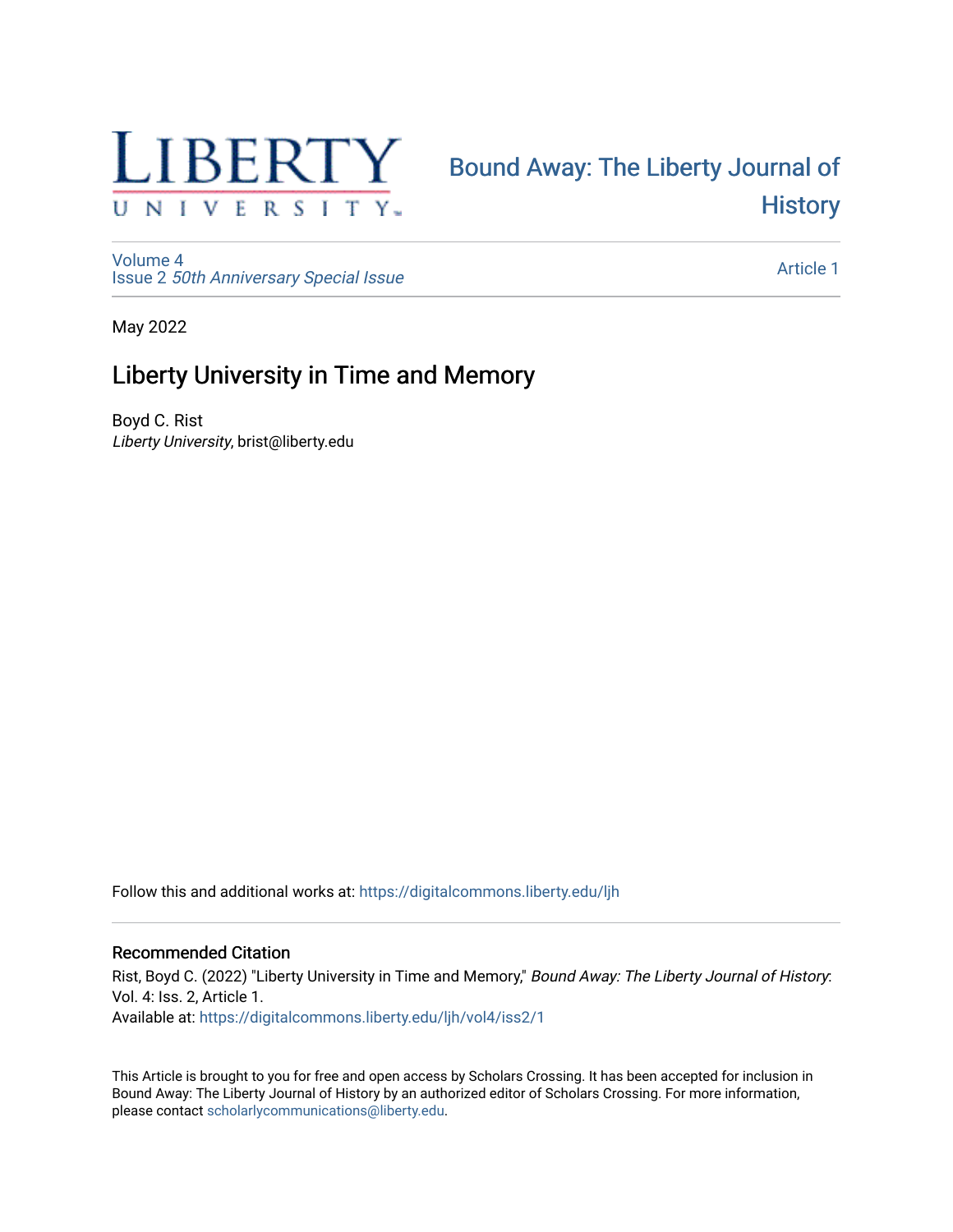Liberty University in Time and Memory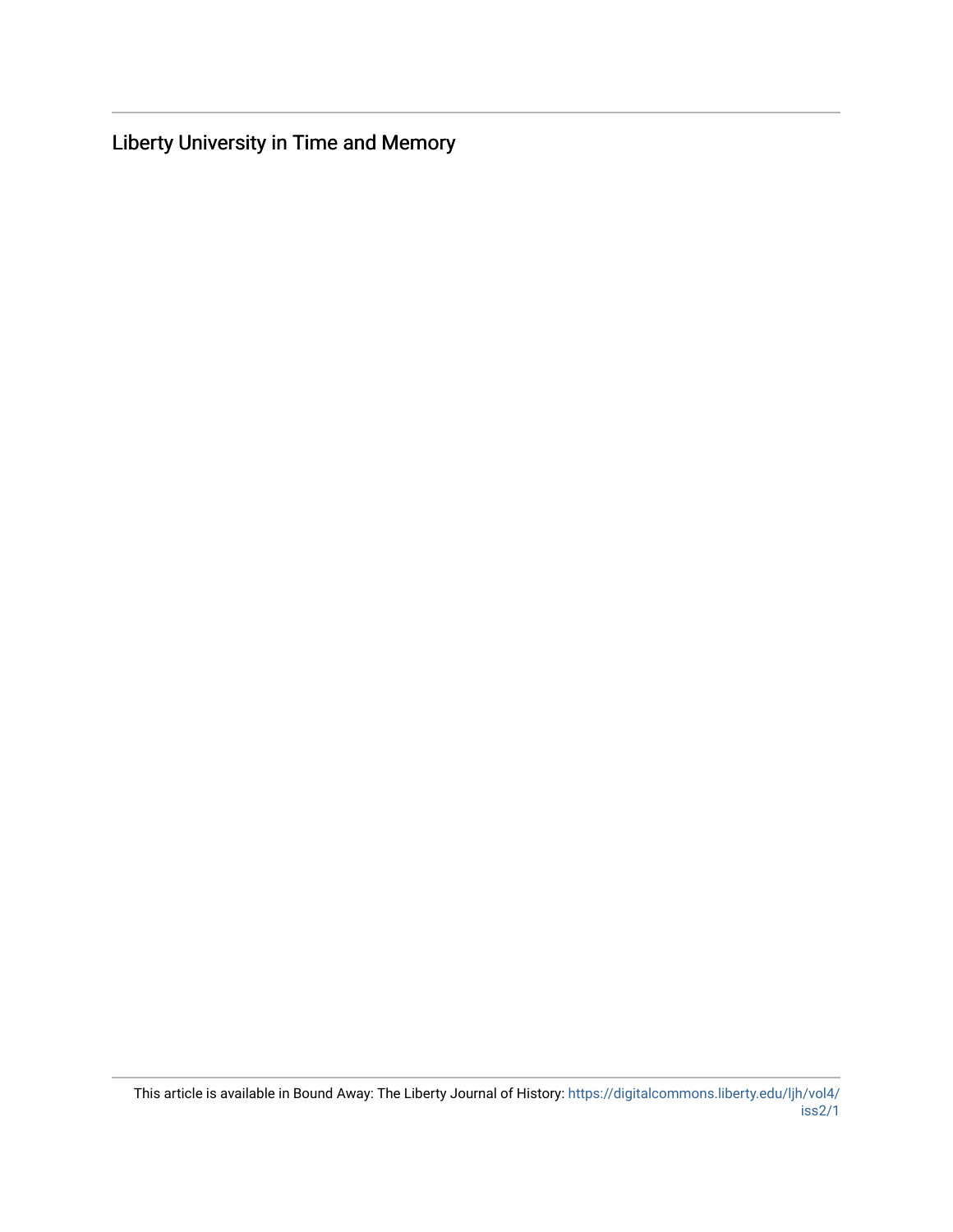(Editor's Note: Dr. Rist [1946-2014] was a pillar of Liberty University academics from 1973 to 2013, serving as a history professor, Chair of the Division of Social Sciences, Dean of the College of Arts and Sciences, Dean of the Faculty, Vice-President for Academic Affairs, and Provost. He was instrumental in establishing the Liberty University chapter of Phi Alpha Theta, and its annual book award is named in honor of his father, Clifford F. Rist. On a personal note, Dr. Rist guest-lectured in my American Revolution course on Thomas Jefferson and the

Declaration of Independence, and I remain indebted to his scholarship and wisdom.)

## **THE DEPARTMENT OF HISTORY**

## **"LIBERTY UNIVERSITY IN TIME AND MEMORY"**

## **DELIVERED AT THE PHI ALPHA THETA BANQUET**

**By Dr. Boyd C. Rist**

## **April 16, 2011**

#### **Introduction and Comments on Phi Alpha Theta**

Norma Jean and I are pleased and honored to be a part of this special evening.

Before arriving at the focus of my remarks, I would like to offer a few observations on this organization.

I recall the founding of Liberty's Chapter of Phi Alpha Theta in 1982 as an important milestone in the development of the Department of History. Dr. Steinhoff has helped me recall a number of details surrounding the early years of the chapter that I believe are worth remembering. The Charter of Alpha Alpha Iota Chapter contains the names of eighteen charter members of the honor society. In addition to students, the charter lists the names of four faculty members still active in the life of the University – Dr. Cline Hall, Dr. William Matheny, Dr, Mark Steinhoff, and myself. Dr. Percival Perry of Wake Forest University represented the international headquarters at that very first ceremony. In the course of his comments, Perry quoted Ecclesiastes 11:1, "Cast your bread on the surface of the waters for you will find it after many days." Dr. Steinhoff mentioned to me just a few days ago in an email communication that, as faculty advisor, he took the verse personally as a word from the Lord. Dr. Perry kindly wrote a warm letter to me on May 31, 1982, reflecting his experience at the installation. Allow me to read just a portion of his letter since I believe it sets such a positive tone for the development of Phi Alpha Theta at Liberty:

Now that things have settled down and I can draw a deep breath, my first thought was to write and say much I enjoyed my visit to Liberty Baptist College. I was much impressed with what I saw and enjoyed my visit very much. You have a beautiful setting for campus. All of you had obviously given your full commitment to Phi Alpha Theta. Dr.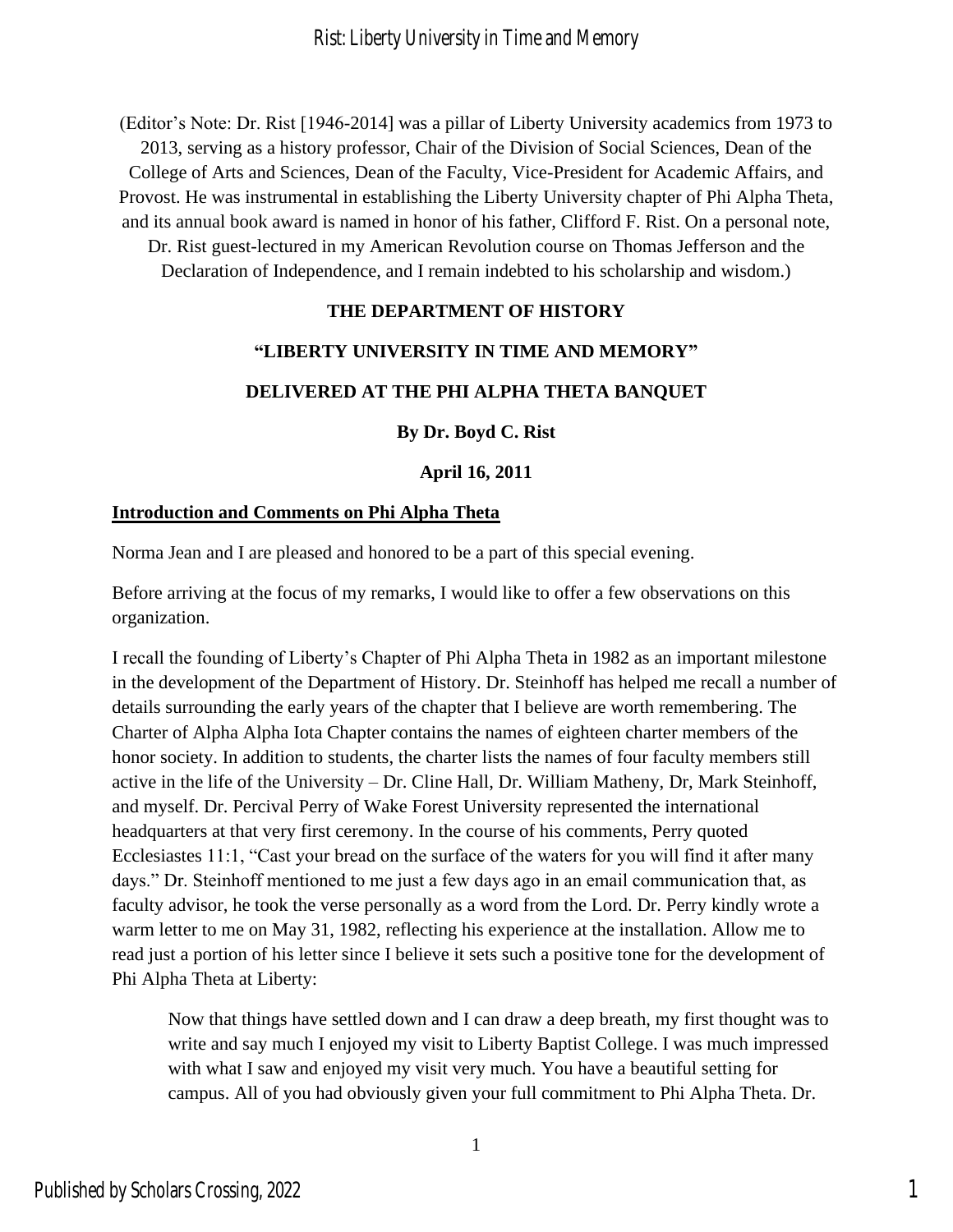## *Bound Away: The Liberty Journal of History, Vol. 4, Iss. 2 [2022], Art. 1*

Steinhoff had done an excellent job of organizing things, but it is also nice to have the chairman take an active part in the proceedings and lend the organization his full support. Your wife had done her share, too, in arranging the red roses… She has enough talent

and charm for three ladies. From all the commitment I detected, I would say that Phi Alpha Theta is off to a very fine start on the Liberty College campus.

Next year this chapter will celebrate its thirtieth anniversary. Over the years, members have taken historical journeys of discovery to noteworthy historical sites up and down the east coast. Members have delivered excellent papers, exhibiting sound historical research, at regional competitions. You are the heirs to a proud tradition. As what I believe was Liberty's first discipline-specific honor society, you should justifiably feel a real sense of accomplishment in being a part of this select body of scholars.

Overview of Remarks: Tonight, my aim will be to focus on the history department and three very special colleagues under three broad headings: (1) The making of the Department; (2) Personal reflections; and, (3) Common denominators.

## The Making of the History Department

Garrison Keillor, on one of his "Prairie Home Companion" shows several years ago, opined that he spent Saturday evenings describing to his audience a town, Lake Wobegon, that appeared very real until one actually began to look for it. In contrast, I will aim tonight, in my reflections, to talk about real people and a real place through time.

When Norma Jean and I came to Lynchburg Baptist College in the summer of 1973, I was the only full-time faculty member in the department. Over the next few years, we were able to add one more full-time faculty member. Still, the offerings were quite limited. Out of necessity, I taught fifteen different preparations in our first two-and-a-half years here – a bit crazy as I look back, but necessity demanded it.

I date the maturing of a full-fledged department to the arrival of Drs. Hall and Steinhoff in 1977, and Dr. Matheny in 1978. Bill's time at Liberty, by the way, came in two extended interludes, 1978-1985, and 1987-present. The interruption was occasioned by a brief return to South America to teach at a Baptist seminary in Ecuador. In looking back, I can see clearly that the arrival of my three colleagues in this critical time was transformational in terms of the future direction of the department.

As an American historian, I believe it is not an overstatement to refer to the quartet of Hall, Matheny, Rist, and Steinhoff, as the "Founding Fathers" of the History Department. I will return to that historical analogy a bit later in my remarks this evening.

Mark came to us from the borough of Queens, though he had grown up in Brooklyn. I learned about him from the conference on faith and history newsletter, a publication that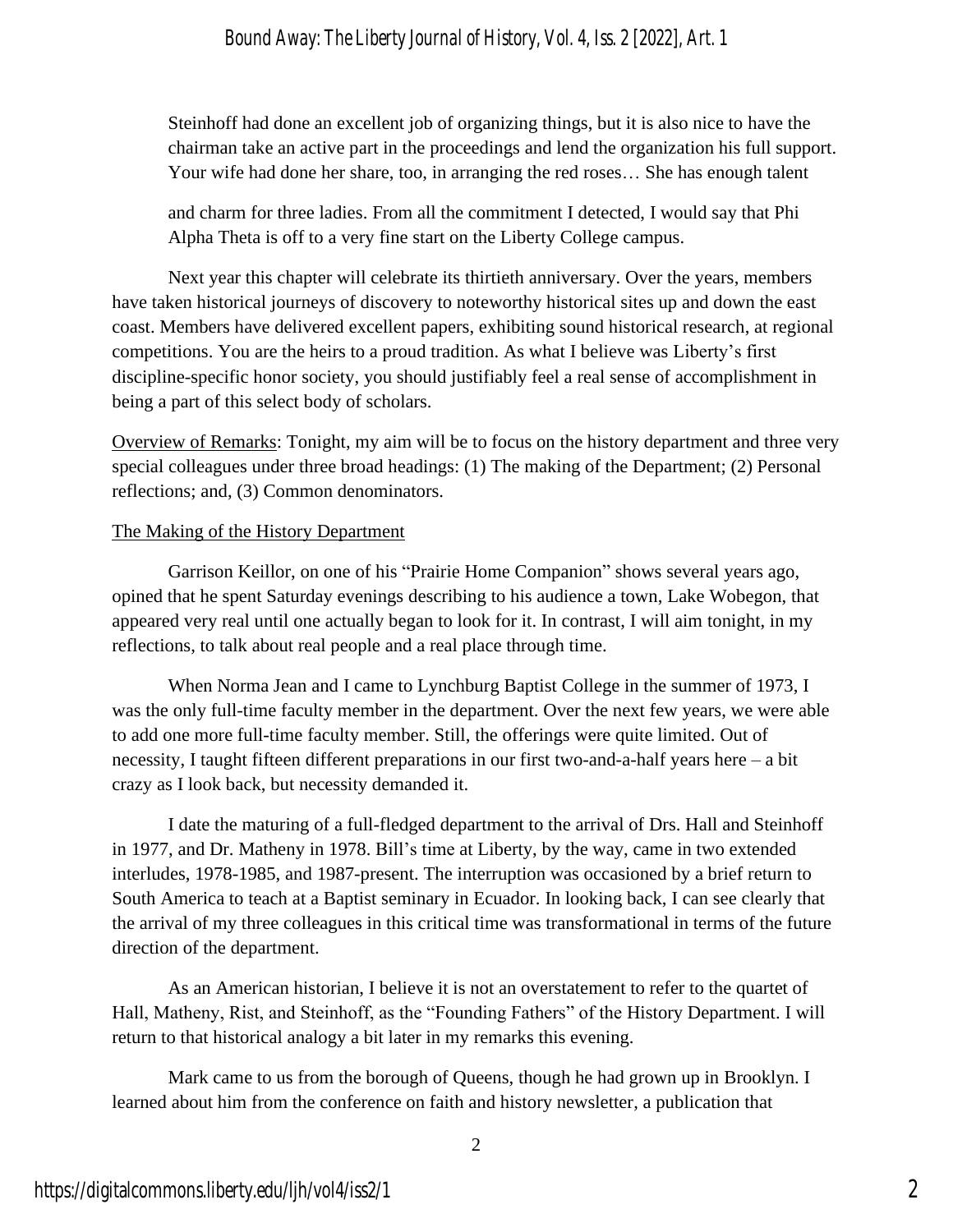## Rist: Liberty University in Time and Memory

included positions sought by Christian historians. Mark had listed himself under that job search heading. He had just completed an excellent doctoral dissertation at NYU on the first secular profession in Medieval Europe – the Notariate. His study focused on the city of Ravenna from the  $6<sup>th</sup>$  through the 13<sup>th</sup> centuries. My first thought, as I reviewed Mark's formal academic credentials, was that if our young institution could persuade someone with degrees from Columbia, Johns Hopkins, and NYU to join the faculty, Liberty would indeed be fortunate. After Mark decided to come, he regularly taught upper-level courses in Medieval Europe, Ancient Greece and Rome, East Asian history, and other team-taught courses that I will reference shortly.

I made contact with Cline Hall in nearby Roanoke shortly after he completed his Ph.D. at the University of Tennessee. He had written his dissertation on the Southern clergy during the American Revolution. Cline was looking for his first full-time teaching position, and we were pleased that the Lord led him to Liberty. His signature upper-level courses have included history of the South, Colonial U.S., Civil War and Reconstruction.

Bill Matheny, for his first several years at Liberty, much to our chagrin, was captured by the Missions program in Religion. Over time, however, we staged a friendly and successful coup that brought him to the History Department. He has taught just about everything in modern Europe. Additionally, his course on Latin American Civilization was enlivened and enriched by his many years as a missionary in Latin America.

I carved out my niche in what the University of Virginia has characterized as the "Middle Period" in U.S. history, beginning with a course on the Era of the American Revolution and concluding with another on Jacksonian America (Jeffersonian America was sandwiched in between).

Bill, Cline and Mark also team-taught certain courses on a regular basis. For many years, Cline and Mark co-taught what was called "Introduction to the Study of History" (now "Historical Methodology"). Bill and Mark teamed on Renaissance and Reformation. As Mark put it, "Bill taught the Protestant Reformers and I taught paganism."

Even a cursory examination of the current university catalog will reveal the foundation of courses we built for the major over thirty years ago, is still very much a vital part of the core of the major today.

The arrival of my three colleagues in retrospect is a wonderful testimony of the providential hand of God in the development of Liberty. Only our Lord could have called to a small Baptist liberal arts college within the space of a few years a Virginian with deep roots in the Commonwealth, a missionary from South America, a native of New York City, and one raised on a livestock and grain farm from great plains of South Dakota. The fact that this quartet has worked harmoniously for over three decades, avoiding the often corrosive battles that weaken the strength and vitality of many departments across the nation, is further testimony to his love and grace. Perhaps the writer of Proverbs offers a clue to our long and collegial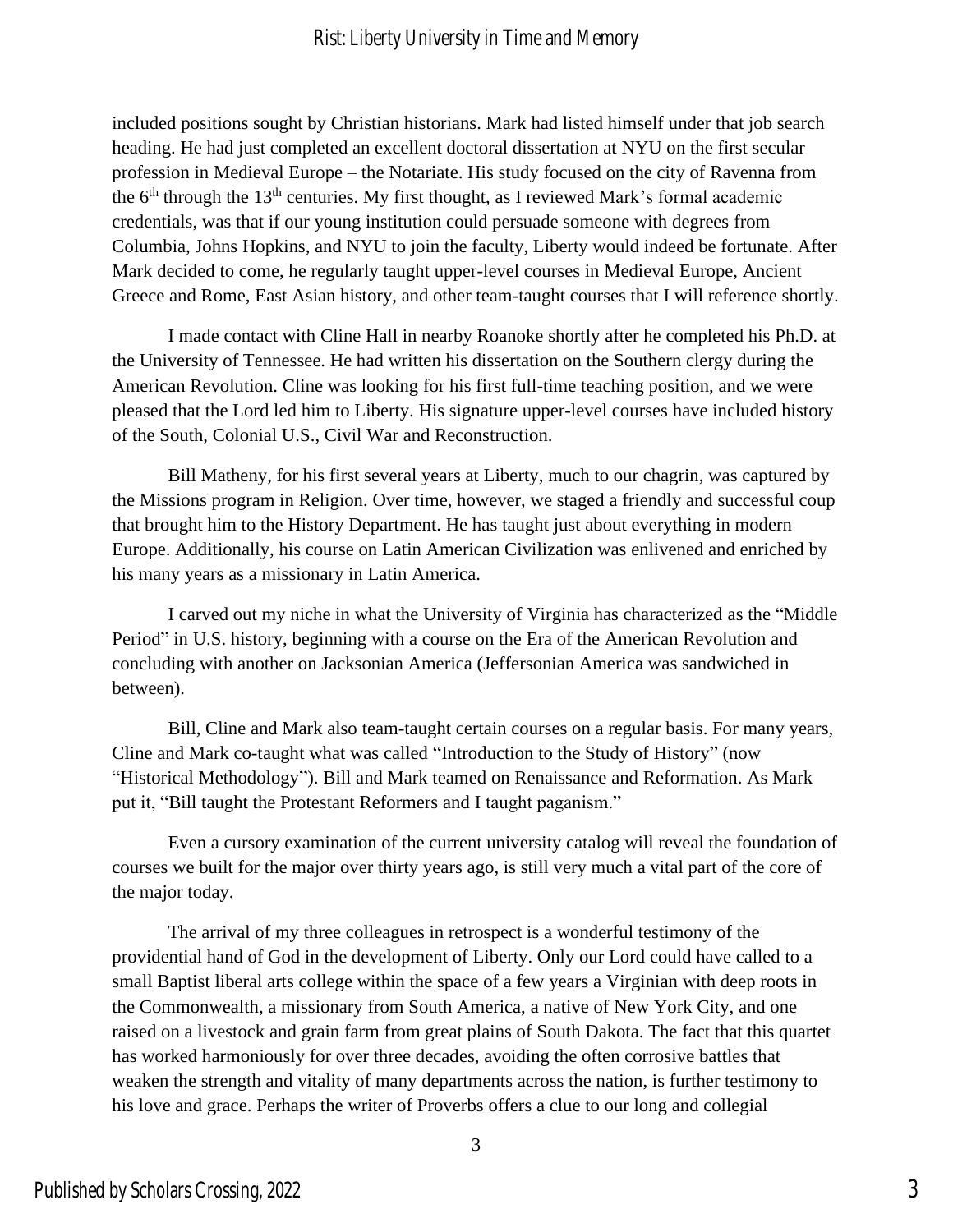friendship. Proverbs 16:23 tells us, "A wise man's heart guides his mouth, and his lips promote instruction."

#### Personal Reflections

This evening, we pay special tribute to three of my colleagues who will be completing their illustrious careers as professors at Liberty University. Therefore, it is appropriate that we take some time to look beyond the formal academic record of what these men taught. We ought to arrive at an appreciation of their larger contributions to the University and to many of us personally. I embark on this reflection as a joyous undertaking on the basis of long acquaintance and deep admiration.

Bill Matheny has, perhaps, the most illustrious family history in our troika. His family name dates back to Gallo-Roman times in the  $6<sup>th</sup>$  century. In the 13<sup>th</sup> century, we find Mathenys who served as mayors of Bruges, Belgium. The Mathenys arrived in America in 1664, settling in Virginia at Hope Plantation not far from the future site of what would become Washington's Mount Vernon. In the 19<sup>th</sup> century, Bill's ancestors had migrated to Springfield, Illinois. There, Judge Henry Matheny helped a young Abe Lincoln get his start in law. Judge Matheny also was best man at Lincoln's marriage to Mary Todd in 1842. All in all, a most impressive family history. Bill was and is a Marine (perhaps those of you who have had him as a professor can appreciate that aspect of his personal background.) Bill served on a destroyer during the Cuban Missile Crisis, certainly one the seminal events in the history of the Cold War. Bill, his wife, Mirle, and family spent seventeen years as missionaries in western South America. Bill, especially in his earliest years at Liberty, drew on that experience to actively mentor students considering the mission field. In that capacity, he showed equal measures of sensitivity to the call young adults felt to the field, and the necessity of imparting a healthy dose of reality as to what life as a missionary was really like. On a personal level, I owe Bill a deep debt of gratitude for tutoring me in Spanish in the early 1980s. This was vital in helping me to negotiate the rather rigorous language requirement for the Ph.D. at the University of Virginia. In noting Bill's wide range of historical knowledge, my wife probably summed him up best, by calling him "our resident genius."

Cline has contributed in so many ways to the Department and the University. He was born in Roanoke. His family has deep roots in Botetourt County, and his father was a Southern Baptist pastor. Cline mentions on his posting on the department website that he was drawn to a love of history while an undergraduate at the University of Richmond. That joy has continued during his career as a professor at Liberty. Norma Jean and I recall visiting him one particularly hot summer day many years ago at an archaeological dig at Flowerdew Hundred on the banks of the James below Petersburg where he was spending several weeks of his summer. His enthusiasm for that work of historical discovery was clearly evident. Since the mid-1990s, he and Kenny Rowlette have teamed to produce the annual Civil War Seminar. The range of topics and speakers has been impressive, as has been the interdisciplinary nature of this event. I am glad he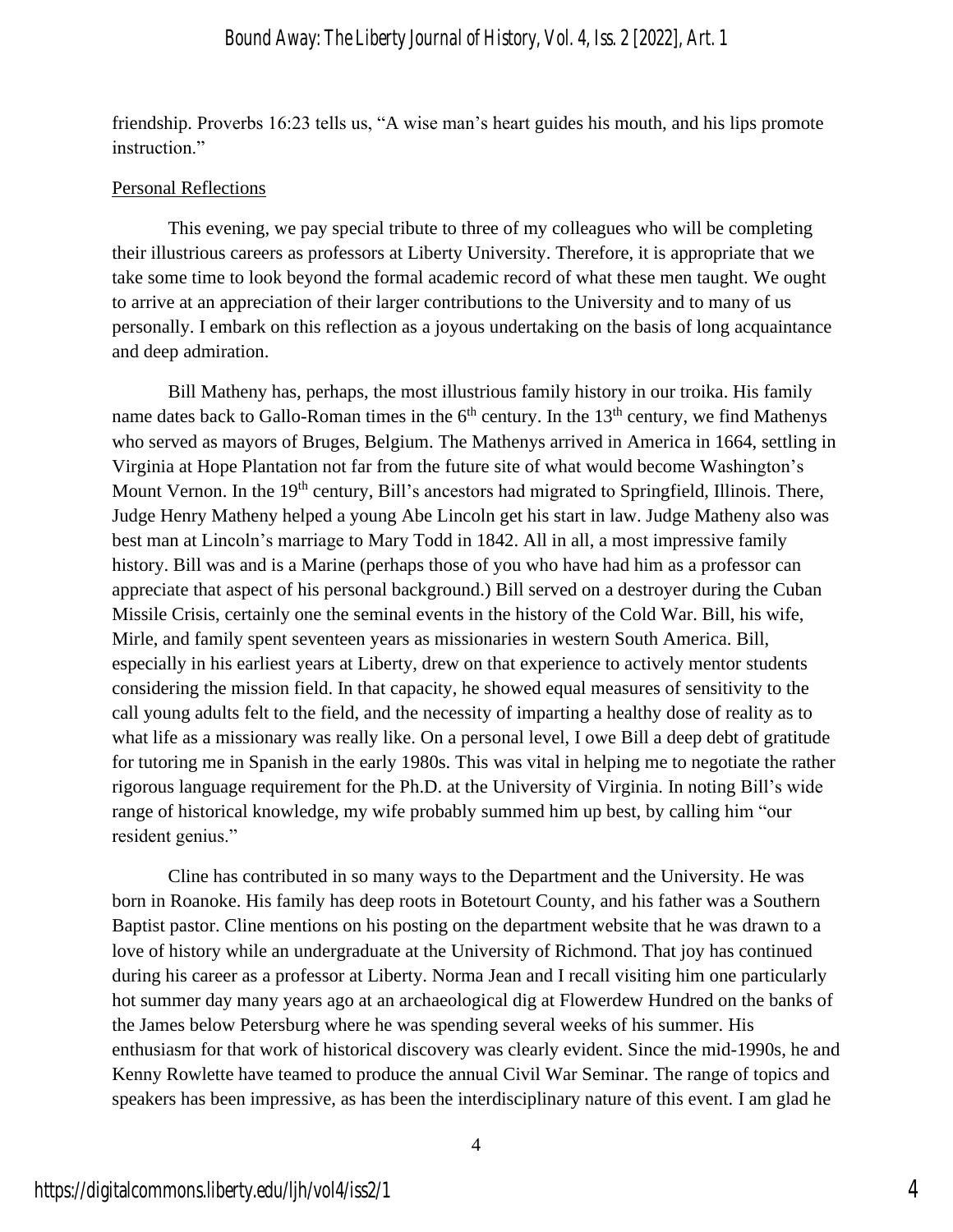## Rist: Liberty University in Time and Memory

will continue to be closely involved in this important enterprise after his retirement from teaching. Cline also serves on the board of trustees of Liberty's National Civil War Chaplains Museum. Before leaving this subject, I must hasten to add my strong suspicion that Cline is not an entirely Reconstructed Southerner. That said, this Billy Yank has great respect for a truly admirable Johnny Reb. Cline has also been a driving force in the development of a university archive and an oral history project that aims to capture on video and in print the memories and contributions of key individuals in the University's founding and development. Cline and his wife, Beverly, are good friends. Their prayers and encouragement have meant so very much to us, especially in recent years. They have made a vital contribution not only to the University, but to the ministry of Thomas Road Baptist Church.

Our first encounter with Mark Steinhoff was at the bus station on Fifth Street in the heart of the city during the summer of 1977. He had travelled from New York City to Lynchburg for his faculty interview. As you can see, we spared no expense for faculty interviews in those days. Mark shattered all our preconceived notions about brash "New York types." He was and is the kindest and gentlest of persons, self-effacing to a fault. Mark is the sort of person who, if he were hanging by his fingernails over the edge of a deep precipice, and if I were to come along and offer to rescue him, might say something like, "No, I know how busy you are. I don't want to trouble you. I'm quite sure someone will come along soon to help me." Mark, you know that is only a slight exaggeration. While at Liberty, Mark has been a multiple recipient of prestigious NEH summer seminar grants to study in Europe. All of you who are familiar with Phi Alpha Theta will recall that he served as chapter advisor for many, many years. He led numerous trips to sites of historical interest; he opened his home to many social evenings for history students, always exhibiting a caring spirit toward our historians in the making. These evenings of fun and fellowship left warm, lasting memories. Norma Jean and I have had the wonderful experience of Mark's friendship through the years. Our personal times together, phone conversations, and his cards sharing deep spiritual insights have lifted our spirits. We were also privileged to know his mother, Blanche. She was a lovely Christian woman and a dear friend. That same disposition was and is clearly evident in her son. Mark's courageous walk of faith, as he has experienced major health challenges since the late 1990s, has been a shining testimony to all of us, demonstrating what the authentic Christian walk is all about.

#### Common Denominators

While Bill, Cline, and Mark have left their individual imprint on the life of the Department and each of us, I believe they exhibit certain shared attributes as well. Among them, and in no particular rank order, are the following:

Longevity in service: The four of us (I include myself here) who have taught in the department since the 1970s have something close to 137 years of combined service to the University. That is quite remarkable in a time when attention spans are abbreviated, when people's loyalties to a particular place or job are often short-lived. This pattern of loyalty to place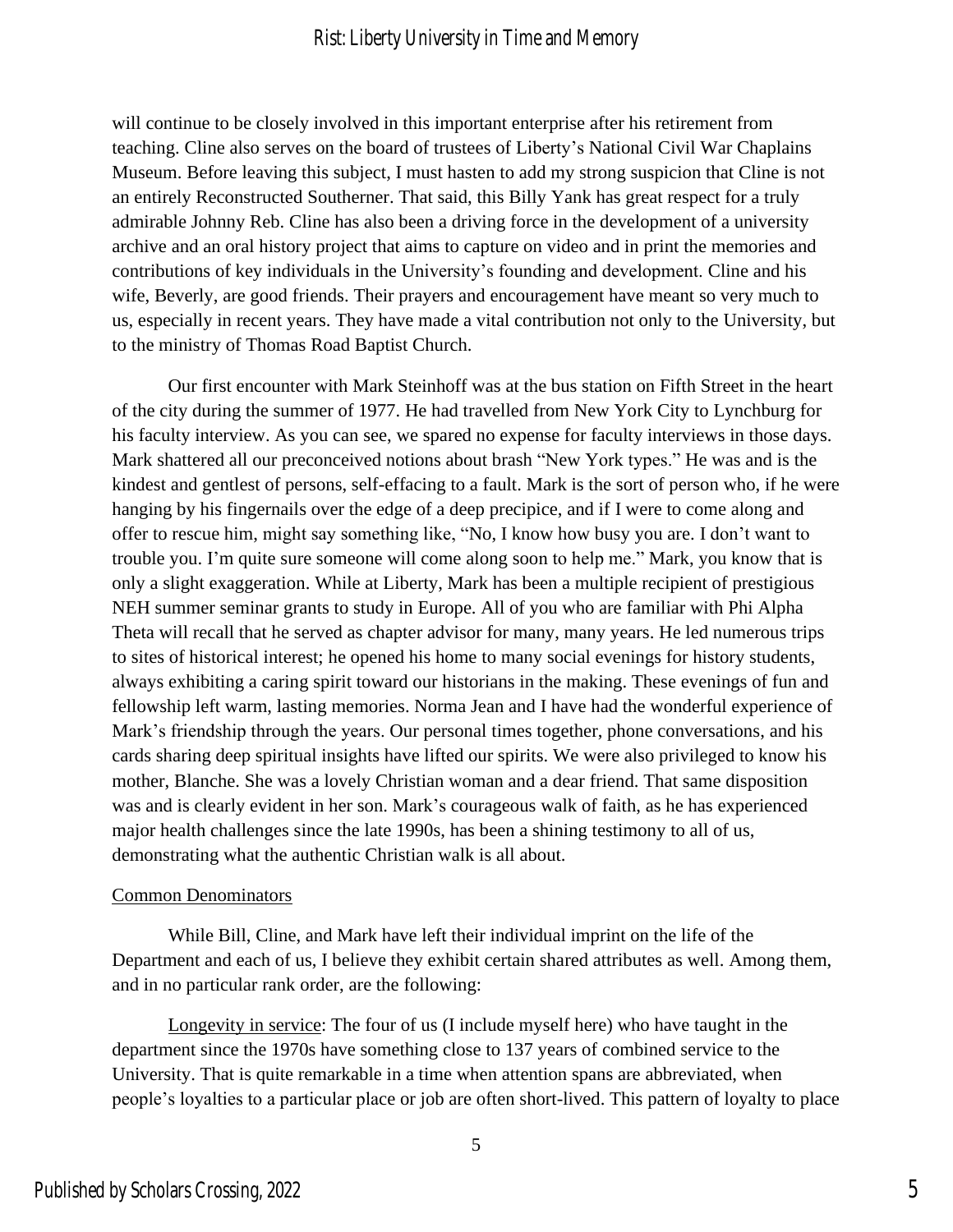and mission is quite exceptional. Scripture tells us to honor our fathers and mothers. I don't think it is a stretch of that truth to acknowledge that the same truth applies to the "fathers" who shaped and guided the History Department through its formative years. They built well. Others have come and gone. They have endured.

Model historians: Bill, Cline and Mark have served as models of the historian's craft. Stephen Ambrose recounts how, as an eighteen-year-old sophomore at the University of Wisconsin, he took a course on "Representative Americans" taught by William Hesseltine. The professor's approach immediately caught Ambrose's attention and engaged his imagination. After class, he approached the professor and asked, "How do I do that? Hesseltine laughed, then said, 'Stick around and I will show you.' That afternoon, I went to the registrar's office and switched my major from premed to history. A half century later I've never wavered. No one can ever master everything, but your interest will never flag." Ambrose went on to say that history is storytelling. "A story. . . can be anything—heroic, sad, funny, triumphant, tragic, good, evil. It is through history that we learn who we are and how we got that way, why and how we changed, why the good prevailed and sometimes did not." Abraham Lincoln, our sixteenth president, and some would say our greatest, said "We cannot escape history," reflecting on the "why" of the Civil War and the devastating losses on both sides of the conflict.

As consummate practitioners of the historical art, I know my three colleagues can identify with these thoughts. Further, I know each of them has profoundly impacted the life trajectory of scores of students who have passed through their classes. They have challenged successive generations of University students to strive for excellence in their studies and in life. that, most certainly, is a lasting legacy.

Perseverance/faithfulness: My colleagues and I share the experience of having persevered. To draw a comparison from our nation's founding, we have shared a Valley Forge experience. Ours, however, seemed to have extended through many winters. The last several years have not been the norm at Liberty. Somehow, our faculty generation is a bit more comfortable, or at least familiar, with scarcity than abundance, though we certainly rejoice in God's abundant provision over the past years. We are not "the summer soldiers or sunshine patriots." We enlisted for the duration.

Those we honor tonight persevered through the years of trial quite simply because they exercised the kind of Bible-based faith that provides encouragement when objective reality would appear to be quite the opposite. Psalm 34:10 tells, us, "Those who seek the Lord lack no good thing." James 1:9 states in part, "Blessed is the man who perseveres under trial." I suspect that Bill, Cline, and Mark not only survived but thrived during the lean years and beyond because they rest secure in these and similar truths.

## Looking Ahead